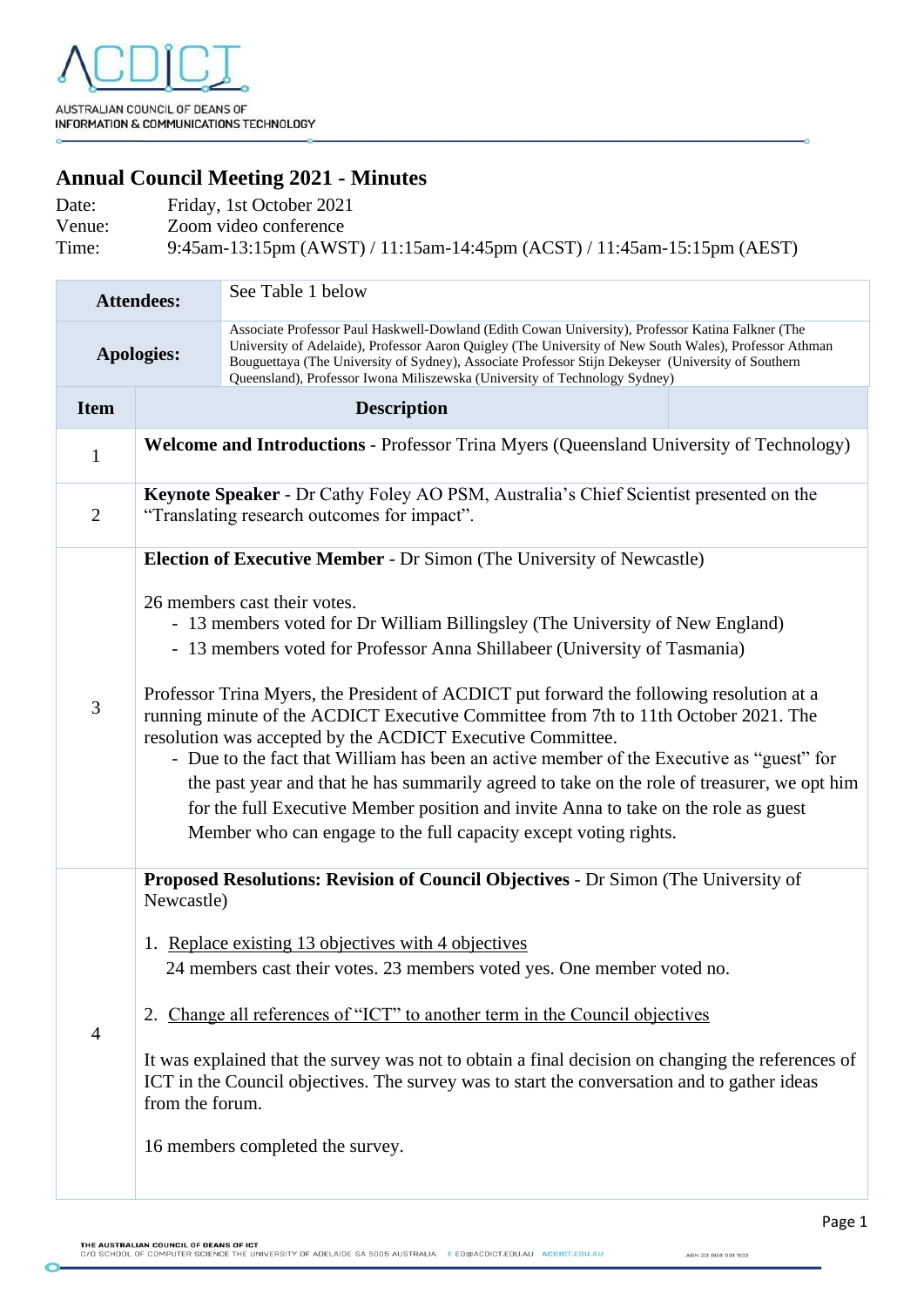

## AUSTRALIAN COUNCIL OF DEANS OF INFORMATION & COMMUNICATIONS TECHNOLOGY

|   | Q1. In the ACDICT Council objectives, should we change all references from ICT to another                                                                                                                                                                                                                                                                                                                                                                                                                                                                                                                                                                                                                                                                                                                                                                                                                                                                                                                                                                                                                                                                                                                                                                                                                              |  |  |
|---|------------------------------------------------------------------------------------------------------------------------------------------------------------------------------------------------------------------------------------------------------------------------------------------------------------------------------------------------------------------------------------------------------------------------------------------------------------------------------------------------------------------------------------------------------------------------------------------------------------------------------------------------------------------------------------------------------------------------------------------------------------------------------------------------------------------------------------------------------------------------------------------------------------------------------------------------------------------------------------------------------------------------------------------------------------------------------------------------------------------------------------------------------------------------------------------------------------------------------------------------------------------------------------------------------------------------|--|--|
|   | term?<br>12 members answered yes. Four members answered no.                                                                                                                                                                                                                                                                                                                                                                                                                                                                                                                                                                                                                                                                                                                                                                                                                                                                                                                                                                                                                                                                                                                                                                                                                                                            |  |  |
|   | Q2. New term to replace $ICT$ – Computing<br>Ten members ranked most suitable. Two members ranked least suitable.                                                                                                                                                                                                                                                                                                                                                                                                                                                                                                                                                                                                                                                                                                                                                                                                                                                                                                                                                                                                                                                                                                                                                                                                      |  |  |
|   | $Q3$ . New term to replace $ICT - Digital Technologies$<br>One member ranked most suitable. 11 members ranked least suitable.                                                                                                                                                                                                                                                                                                                                                                                                                                                                                                                                                                                                                                                                                                                                                                                                                                                                                                                                                                                                                                                                                                                                                                                          |  |  |
|   | Q4. If there is another term that you prefer, please enter it below.<br>- Let's consult more widely.                                                                                                                                                                                                                                                                                                                                                                                                                                                                                                                                                                                                                                                                                                                                                                                                                                                                                                                                                                                                                                                                                                                                                                                                                   |  |  |
|   | - Informatics or stick with ICT (should have allowed saying no but considering<br>alternatives).                                                                                                                                                                                                                                                                                                                                                                                                                                                                                                                                                                                                                                                                                                                                                                                                                                                                                                                                                                                                                                                                                                                                                                                                                       |  |  |
|   | - I think we need to decide on the scope/intention of this change.                                                                                                                                                                                                                                                                                                                                                                                                                                                                                                                                                                                                                                                                                                                                                                                                                                                                                                                                                                                                                                                                                                                                                                                                                                                     |  |  |
|   | - I think some broader discussion about the terminology is needed. There could be other<br>terms that should be looked at and their implications (especially internationally) assessed.                                                                                                                                                                                                                                                                                                                                                                                                                                                                                                                                                                                                                                                                                                                                                                                                                                                                                                                                                                                                                                                                                                                                |  |  |
| 5 | Keynote Speaker - Mr Rupert Grayston, CEO of the Australian Computer Society(ACS)<br>presented on the 2021 ACS Australia's Digital Pulse Report.                                                                                                                                                                                                                                                                                                                                                                                                                                                                                                                                                                                                                                                                                                                                                                                                                                                                                                                                                                                                                                                                                                                                                                       |  |  |
| 6 | <b>Update from Member Institutions - Professor Trina Myers (Queensland University of</b><br>Technology)<br>Summary of members' key data - Dr Raina Mason of Southern Cross University presented<br>$\equiv$<br>on the results of the survey of members' key data.<br>14 members completed the survey on the following questions:<br>- Comparing to 2020, what is the percentage (%) increase or decrease in enrolment in 2021<br>for undergraduate students?<br>- Comparing to 2020, what is the percentage (%) increase or decrease in enrolment in 2021<br>for postgraduate students?<br>- What is the percentage (%) of international students in your student cohort?<br>- What is the percentage (%) of female students in your student cohort?<br>- What is the percentage (%) of students under 25 years old in your student cohort?<br>- What is the percentage (%) of students between 25 and 40 years old in your student<br>cohort?<br>- What is the percentage (%) of students above 40 years old in your student cohort?<br>Each member provided a $1\frac{1}{2}$ minute update for the two questions:<br>$\overline{\phantom{a}}$<br>Q1. In response to COVID-19, what strategies have you found are helpful to students?<br>Q2. How is your university managing new international recruitment for 2022? |  |  |
| 7 | <b>Treasurer's Report - Dr Simon (The University of Newcastle)</b><br>The following documents were presented and accepted by member representatives present.                                                                                                                                                                                                                                                                                                                                                                                                                                                                                                                                                                                                                                                                                                                                                                                                                                                                                                                                                                                                                                                                                                                                                           |  |  |
|   |                                                                                                                                                                                                                                                                                                                                                                                                                                                                                                                                                                                                                                                                                                                                                                                                                                                                                                                                                                                                                                                                                                                                                                                                                                                                                                                        |  |  |

ABN 33 804 931 933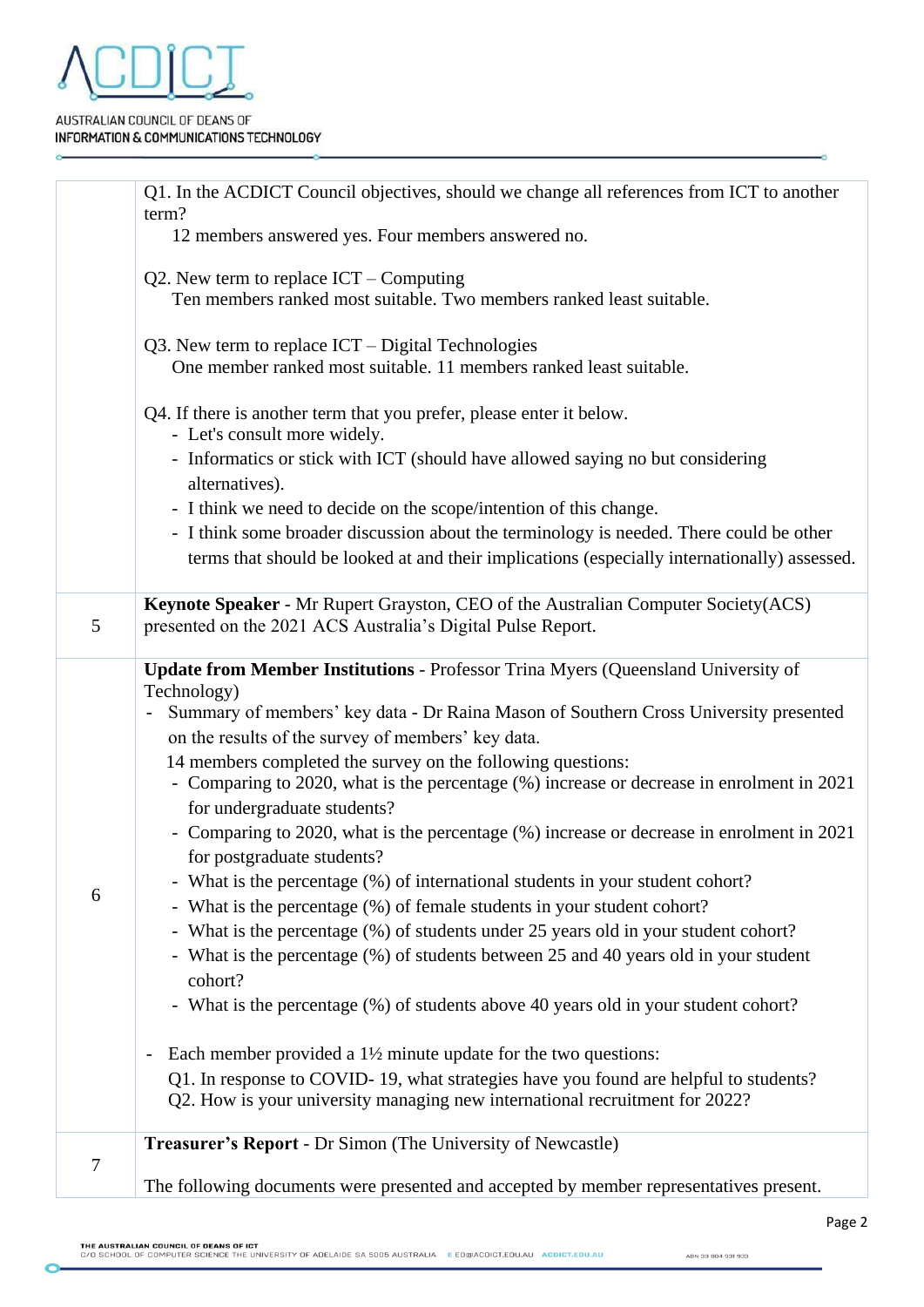

š

AUSTRALIAN COUNCIL OF DEANS OF INFORMATION & COMMUNICATIONS TECHNOLOGY

|   | 1. Audited Income & Expenditure Report 2020<br>2. 2021/22 budget discussion and approval<br>3. Proposed Resolutions: Amendments to ACDICT Westpac Bank Account<br>- Add account administrator: Pou San Cheong (Teresa Cheong)<br>- Add account signatories: William Billingsley (Incoming Treasurer), Pou San Cheong<br>(Teresa Cheong)<br>- Remove account signatories: Katrina Falkner, Simon |
|---|-------------------------------------------------------------------------------------------------------------------------------------------------------------------------------------------------------------------------------------------------------------------------------------------------------------------------------------------------------------------------------------------------|
| 8 | <b>Questions to Executive Committee - Dr William Billingsley (The University of New</b><br>England)<br>Nil.                                                                                                                                                                                                                                                                                     |
| 9 | Meeting closed: $13:20 \text{pm}$ (AWST) / $14:50 \text{pm}$ (ACST) / $15.20 \text{pm}$ (AEST)                                                                                                                                                                                                                                                                                                  |

| <b>Minute taker:</b> | Pou San Cheong (Teresa Cheong), ACDICT Executive Officer |
|----------------------|----------------------------------------------------------|
| Signed:              |                                                          |
| Name:                | Trina Myers, ACDICT President                            |
| Date:                |                                                          |

Page 3

ö